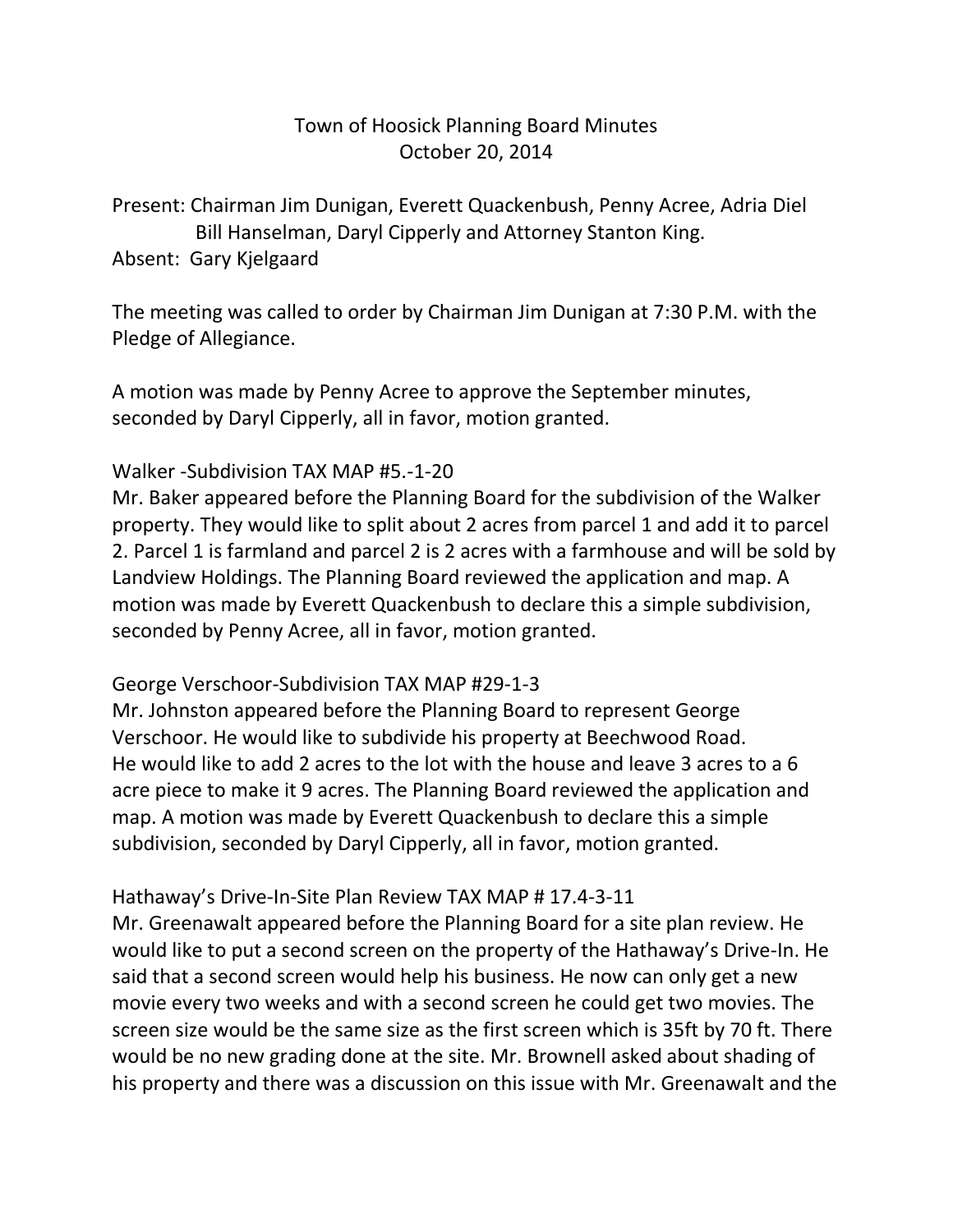# Town of Hoosick Planning Board Minutes October 20, 2014 Page 2 of 3

Planning Board. The Board reviewed the site plan. The scale drawing was sufficient, there would be no new lighting, grade contours are the same, utilities are existing, the board waived the test borings, traffic flow is shown, parking plan is ok, the board waived the land survey, pedestrian walkway is existing, the board waived the Engineer's report, storage is the same, signage is existing. The board would like to see the 10ft. fence shown on the plat and a report on shading from the screen. They would also like to have data on the headlights when existing the rear of the theatre.

A motion was made by Everett Quackenbush to hold a public hearing on November 17, at 6:30 P.M., seconded by Daryl Cipperly, all in favor, motion granted.

Brimmer Farms-Major Subdivision: Tax Map # 58.2-1.111

Jim Dunigan recused himself from the Planning Board table.

Everett Quackenbush was appointed interim Chairman.

The Planning Board reviewed all paperwork for the subdivision.

A motion was made by Daryl Cipperly to approve the Brimmer Farms preliminary subdivision, seconded by Penny Acree, all in favor, motion granted. A motion was made by Daryl Cipperly to waive a final hearing, seconded by Bill Hanselman, all in favor, motion granted.

A motion was made by Daryl Cipperly to approve as a final subdivision with the final plat to be presented at the November meeting, seconded by Bill Hanselman all in favor, motion granted.

Brimmer Farms-Boundary line Adjustment-TAX MAP #57-.2-19 Mr. Johnston appeared for Jim Dunigan on a boundary line adjustment for his property of 20+ acres on Rt. 22. The board reviewed the map and application and Attorney King will research this boundary line for the November meeting. Jim Dunigan returned to the Planning Board table.